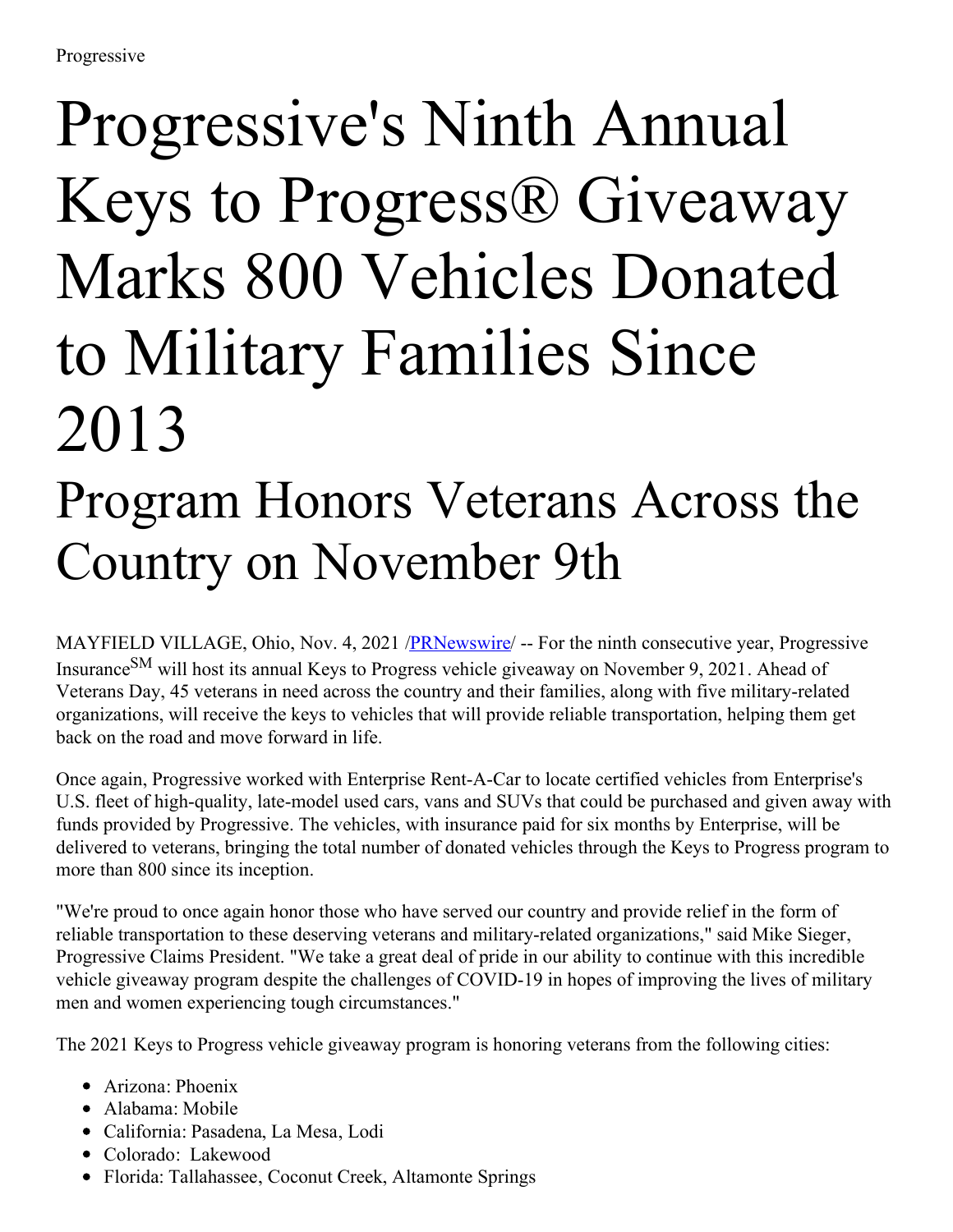- Georgia: Marietta, Stockbridge
- Illinois: Urbana
- Indiana: Indianapolis
- Iowa: Cedar Rapids
- Kansas: Topeka
- Louisiana: Metairie, Baton Rouge
- Maryland: Lexington Park
- Michigan: Clinton Township
- Missouri: Gladstone
- Mississippi: Ridgeland
- Nebraska: LaVista
- New Jersey: South Plainfield
- Nevada: Henderson
- New York: Bronx, East Greenbush, Niagara Falls
- North Carolina: Gastonia
- Ohio: Amherst, Columbus
- Oregon: Tualatin
- Pennsylvania: Malvern
- Rhode Island: Johnston
- Texas: San Angelo, Dallas, San Antonio, Houston
- Washington: Renton

Progressive's Keys to Progress giveaway program is a reality thanks to the assistance of the following organizations:

- Enterprise [Rent-A-Car](https://c212.net/c/link/?t=0&l=en&o=3347656-1&h=1407972128&u=https%3A%2F%2Fwww.enterprise.com%2Fen%2Fabout.html%3Ficid%3Dheader.learn.company-_-about-_-ENUS.NULL&a=Enterprise+Rent-A-Car) locates certified vehicles from their U.S. fleet of high-quality, late-model used cars, vans and SUVs for purchase to be given away with funds from Progressive. Enterprise also funds the first six months of insurance for the vehicles. Policies are written by Progressive.
- Veracity Research Co. [Investigations](https://c212.net/c/link/?t=0&l=en&o=3347656-1&h=3116301809&u=https%3A%2F%2Fwww.vrcinvestigations.com%2F&a=Veracity+Research+Co.+Investigations), a veteran-owned and operated organization, helps support the recipient selection process each year.
- [IAA](https://c212.net/c/link/?t=0&l=en&o=3347656-1&h=1782404951&u=https%3A%2F%2Fwww.iaai.com%2F&a=IAA) provides a 12-month powertrain protection plan for the vehicles.
- The Original [1-800-Charity](https://c212.net/c/link/?t=0&l=en&o=3347656-1&h=333975012&u=http%3A%2F%2Fwww.800charitycars.org%2F&a=1-800-Charity+Cars) Cars, provides resources to facilitate the vehicle donations, as well as titling and registration of some vehicles for recipients.
- Pep [Boys](https://c212.net/c/link/?t=0&l=en&o=3347656-1&h=329879023&u=https%3A%2F%2Fwww.pepboys.com%2F&a=Pep+Boys) provides vehicle safety kits, as well as gift cards that can be used for automotive services at any Pep Boys location.
- Local charities which help to identify veteran recipients in each region.

Interested in applying to be a future recipient? Veterans need to be sponsored by a veteran-friendly, non-profit organization to submit their request. If unfamiliar with an organization, veterans can visit [VA.gov](https://c212.net/c/link/?t=0&l=en&o=3347656-1&h=2317802153&u=http%3A%2F%2Fwww.va.gov%2F&a=VA.gov%C2%A0) to find a local veteran office or contact their <u>local [VFW](https://c212.net/c/link/?t=0&l=en&o=3347656-1&h=2602076253&u=https%3A%2F%2Fwww.vfw.org%2Ffind-a-post&a=local+VFW+post) post</u>. Applications are reviewed starting in May of each program year. For more information on the Keys to Progress veteran vehicle giveaway program, visit [KeysToProgress.com](https://c212.net/c/link/?t=0&l=en&o=3347656-1&h=688644978&u=https%3A%2F%2Fwww.progressive.com%2Fsocialresponsibility%2Fkeys-to-progress.html&a=KeysToProgress.com) or search #KeysToProgress on social media.

## About Progressive

The Progressive Group of Insurance Companies makes it easy to understand, buy and use car [insurance](https://c212.net/c/link/?t=0&l=en&o=3347656-1&h=3793734768&u=https%3A%2F%2Fwww.progressive.com%2Fauto%2F&a=car+insurance). Progressive offers choices so consumers can reach us whenever, wherever and however it's most convenient online at [progressive.com,](https://c212.net/c/link/?t=0&l=en&o=3347656-1&h=3819675610&u=https%3A%2F%2Fwww.progressive.com%2Fhome%2Fhome%2F&a=progressive.com) by phone at 1-800-PROGRESSIVE, on a mobile device or in-person with a local agent.

Progressive provides insurance for personal and commercial autos and trucks, motorcycles, boats, recreational vehicles, and homes; it is the third largest auto insurer in the country, a leading seller